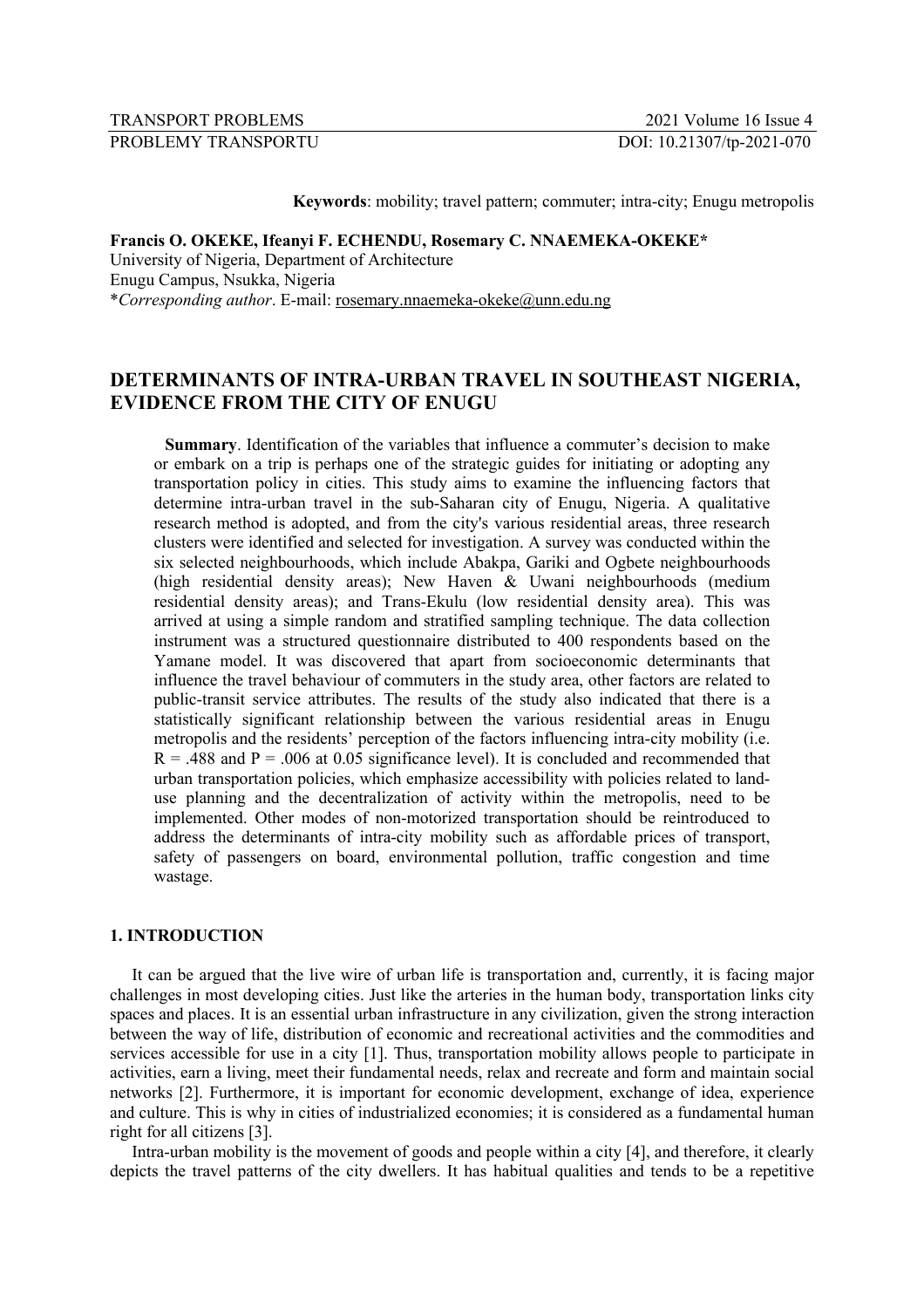activity that follows a defined and predictable pattern because citizens engage in it every day [5]. Therefore, one of the keyways for initiating or implementing any transportation policy is to first understand the factors that influence the decision of a commuter to make or embark on a trip. Evidence in the literature suggests that road-based transport with traditional passenger buses with a capacity of 7-50 seats is the predominant form of urban transit in third-world countries. It has therefore become imperative to investigate the factors that predicate this condition in the colonial city of Enugu. The study of Ojekunle et al [6], in Kaduna, attributed it to wider social and environmental benefits. However, it is only affordable to the urban poor [7].

Currently, the population of Enugu metropolis is rapidly increasing, and extension of the urban environment to the city's periphery follows suit as a result of the massive rural–urban exodus also from other Nigerian cities [8, 9]. This has grave consequences on the urban transport subsector in the city. The rapid rate of urbanization has promoted and ingrained various changes in urban structure, indicated by urban sprawl, with a palpable impact on the generation of longer trip distances, traffic congestions, and accidents. As highlighted by the previous study of Okeke et al, [10] Enugu city is gradually tilting with obvious indicators of fragility, and as a result, it is currently confronted with enormous challenges in terms of basic infrastructure delivery and the need to cope with rising transportation demand. The population explosion has also been associated with a significant enlargement of the city's boundaries and a considerably higher degree of industrial, economic and social activities resulting in an increased demand for intra-urban mobility. Consequently, the city is experiencing a high level of traffic congestion, traffic delay, near side parking, contumacious driving, etc. This situation has therefore led to calls for an urgent transportation plan from policy makers that could obliterate or ameliorate the challenges bedeviling intra-city mobility within the metropolis [11]. Conversely, substantial transportation planning cannot occur unless policymakers and transportation professionals first understand the factors that influence intra-urban mobility in a particular environment [1, 12].

At present, to the best of the researcher's knowledge, no study has investigated the factors that influence intra-urban movement in Enugu metropolis. This study is therefore an attempt towards contributing to filling this existing gap in the literature. It is aimed at establishing the determinants of intra-urban travel across the residential areas in Enugu metropolis. Owing to the fact that no population census has been conducted in Nigeria in recent times, except statistics projection based on known data, the study encountered limitations in the adequacy of current demographic data. However, the research findings reflect all the major preferences of commuters in the metropolis and will guide policy makers and transportation experts to ensure that current transport planning issues in Enugu metropolis are resolved.

#### **1.1. Context of the Study**

One of the states in the south-eastern region of Nigeria is Enugu State. Geographically, in the south, it shares boundaries with Abia State and Imo State, Benue State to the northeast, Kogi State to the northwest, Ebonyi State to the east and Anambra State to the west. Located between  $06^{0}21^{0}N$  and  $06^030^0$ N latitude and between  $07^026^0$ E and  $07^037^0$ E longitude, [8] Enugu urban has remained the capital city of Enugu state. The State comprises of 17 Local government areas and it is bordered by the Nkanu East local government area in the east, the Udi local government area in the west, the Enugu East local government area in the north and the Nkanu West Local Government Area in the south (see Fig. 1).

Enugu city is divided into three local municipalities (north, south and east), and the Igbo race constitutes over 90 percent of its population. It is categorized as a medium-sized city, despite the fact that it is fast growing and undergoing huge development in urbanized areas, with an increase in commercial activities, transport operations and immigration [13]. Data from the national bureau of statistics rank the city as the ninth most populated urban centre in Nigeria [14], having a total area coverage of 556 km<sup>2</sup>, with 1,300/km<sup>2</sup> as the population density. The demographic figures evidently show the expansion of the population of the city from 62,764 in 1952 to 722,664 in 2006 [14], and projected to increase beyond 1,955,216 by 2040 [15].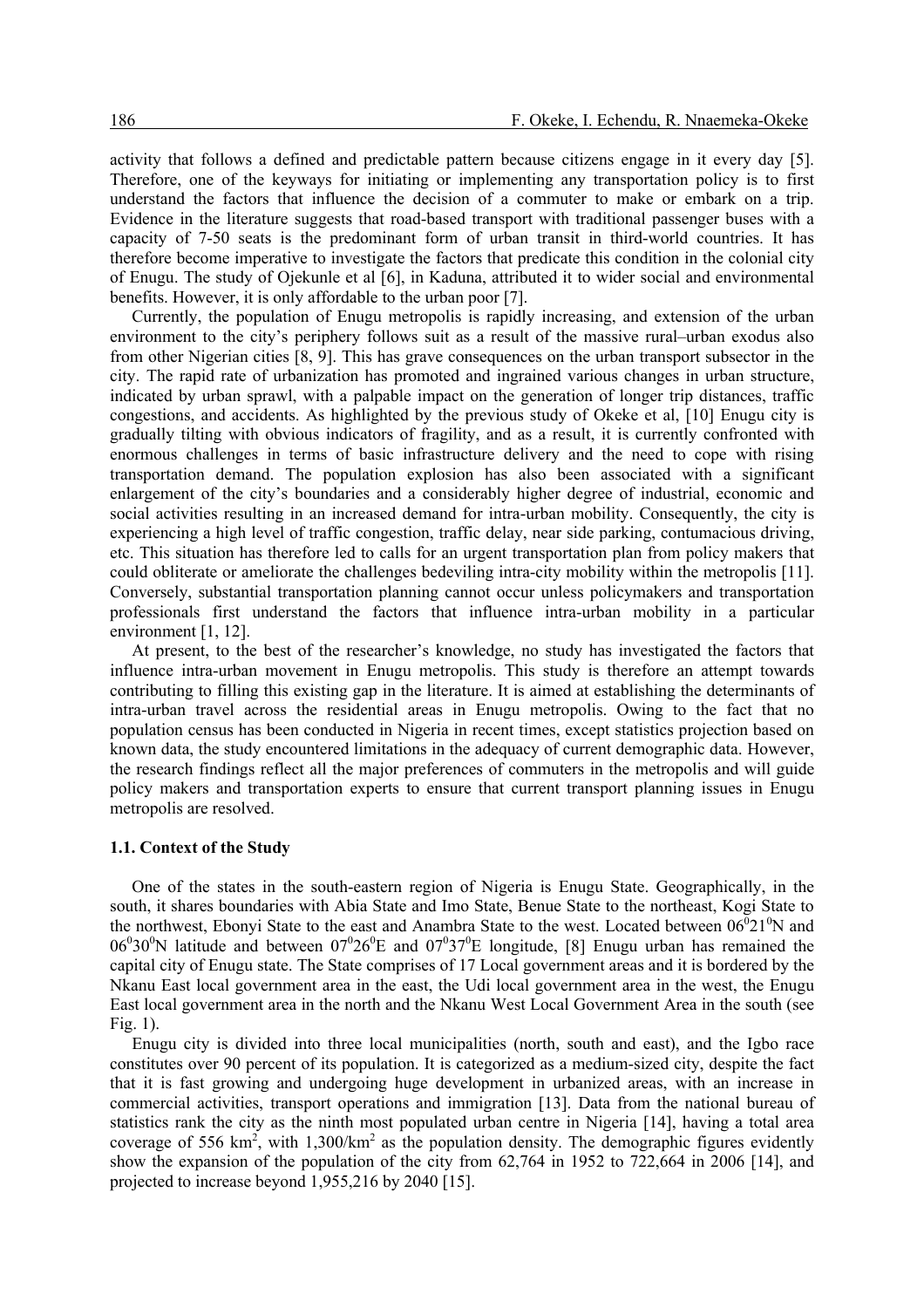

Fig. 1. Study area (Map of Nigeria; southeast Nigeria; Enugu State and Enugu city) Source. Nigeria National Bureau of Statistics 2021

Transportation studies of the city reveal that mini-buses, personal automobiles, tricycles and city shuttle buses are the predominant intra-urban transit modes. Traffic data indicate that private cars have the highest mode-share (71%). This is followed in descending order by buses, taxis, tricycle, lorry, articulated vehicles, and bicycles: 18%, 9%, 1.4%, 0.9%, 0.2%, and 0.03%, respectively [16]. The neglect of alternative transportation modes observable in the city due to overdependence on personal automobiles has been shown to have detrimental effects on intra-city mobility and environmental sustainability in the metropolis. Coupled with the flexibility of the informal transport sub-sector service delivery, the use of tricycles as the best option for intracity travel is beginning to gain momentum. This also exacerbated due to the fact that the popular 'okada' transport (commercial motorcycles), which formerly functioned as a public mode of transportation in the city, is no longer in use.

### **2. REVIEW OF THE LITERATURE**

A series of trips over a single day that begin and end at the home location represent a travel pattern activity. Research on travel patterns within metropolitan areas has long piqued the interest of transportation experts and scholars. However, from the late 1960s, research efforts switched focus from traditional studies of the purpose and modes of intra-city travel to studies that capture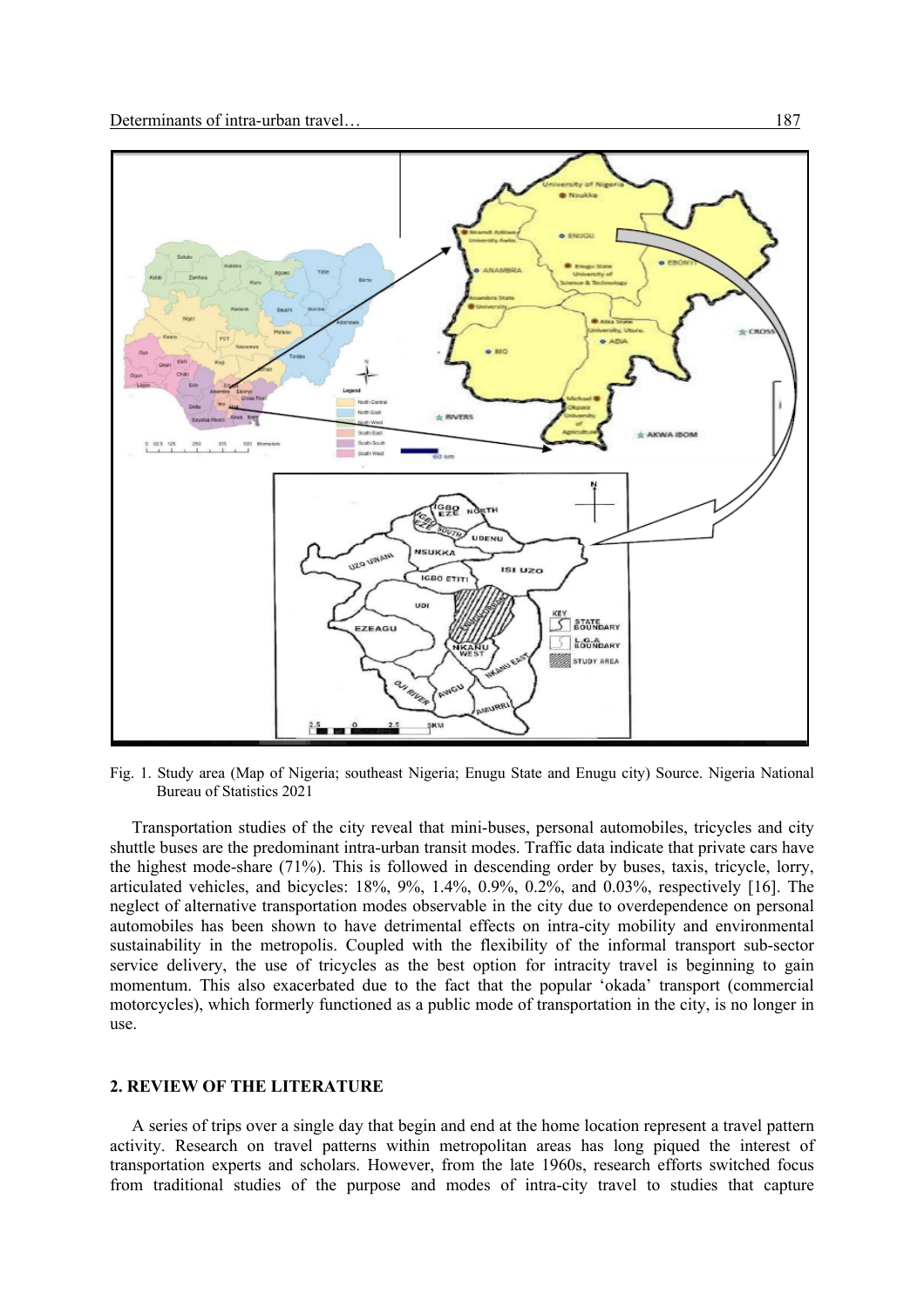appropriately the underlying processes observed in travel patterns in conjunction with the available technologies and current planning practices. As a result, since then, studies have focused on explaining why and how commuters spread their visits and trips from one or more specific starting point to another destination area. Early publications on travel behaviour [17 - 19] used multiple measures of travel patterns, but none of them systematically showed the link between the personal traits of commuters and travel patterns.

The limitations of previous studies led researchers such as [20, 21] to pay more attention to the correlation between demographic and socioeconomic variables of the populations in metropolitan areas. Some studies have been conducted in the past on the connection between travel behaviour and socioeconomic background, utilizing various indicators such as educational status, occupation, automobile ownership and income level, just to mention a few [5, 21 - 23]. Evidence in the literature suggests that there is a significant effect of various socioeconomic factors on transport mobility of commuters. As revealed in the studies, a key determinant of a family's standard of living and, to some extent, reflecting the household income level is the occupation of the head of the household, and families with more than one car make more trips per unit compared with households with only one automobile. Also, the ability to afford a trip influences the number of journeys undertaken by a commuter. High-income residents can usually afford to meet more of their mobility needs than lowincome residents. Therefore, it can be concluded that increasing household income equates to more trips, as household income is also reported to be related to automobile ownership levels. The mobility autonomy provided by personal automobiles, combined with the poor performance of public transportation systems in most third-world cities, has made it extremely difficult to sway commuters away from use of private cars towards public mass transit.

Consequently, the studies of [17, 24] proved that taking into account all trips undertaken within an urban environment, the less educated people and automobile owners make the highest number of trips than highly educated people and those who do not own cars. Olayemi [25] discovered that, in addition to variance in both time and space, several socioeconomic factors combine to influence when, how, where and why people commute in Lagos, Nigeria. In the same vein, Ogunjumo [26] discovered through regression analysis that trip frequencies in Ife, Nigeria, are influenced by household size, the number of workers per household and vehicle ownership. Because of its focus on an urban centre, the study, like Olayemi [25], did not find variations in residential areas.

In view of the above, it is assumed that commuters' socioeconomic backgrounds might limit their ability to travel throughout the city. According to Goeverden and Hilbers [27] and supported by economic theories, a traveller's personal characteristics affect his or her purchasing power and quality demands. Similarly, it has been established that higher-income households embark on more trips and travel longer distances [28].

Evidence from the literature has revealed that the importance of respondents' socioeconomic attributes cannot be underrated when considering intra-city mobility. However, the focus of previous research on the city as a whole obscured the much-desired variations in residential areas, resulting in a knowledge gap in intra urban travel studies of sub-Saharan cities, especially Enugu, Nigeria.

### **3. RESEARCH METHODOLOGY**

This study used a cross-sectional survey design aimed at determining the factors that predicate the existing pattern of intra-city traffic in Enugu metropolis. Disaggregate data from a transportation survey (questionnaire) conducted by the researchers in 2018 were used for the study. The questionnaire had 2 sections: A and B. Variables included in section A include the socio-demographic data of the respondents, while section B included 6 items of information on factors influencing intraurban mobility in Enugu metropolis. Because the majority of commuters in the city could understand the English language, the data collection instrument (questionnaire) was drafted in English. The study population consisted of three study groups from various residential areas in the city. The eighteen neighbourhoods that comprised the study area served as the sampling frame. Using a combination of stratified and simple random sampling techniques, three neighbourhoods from a high-density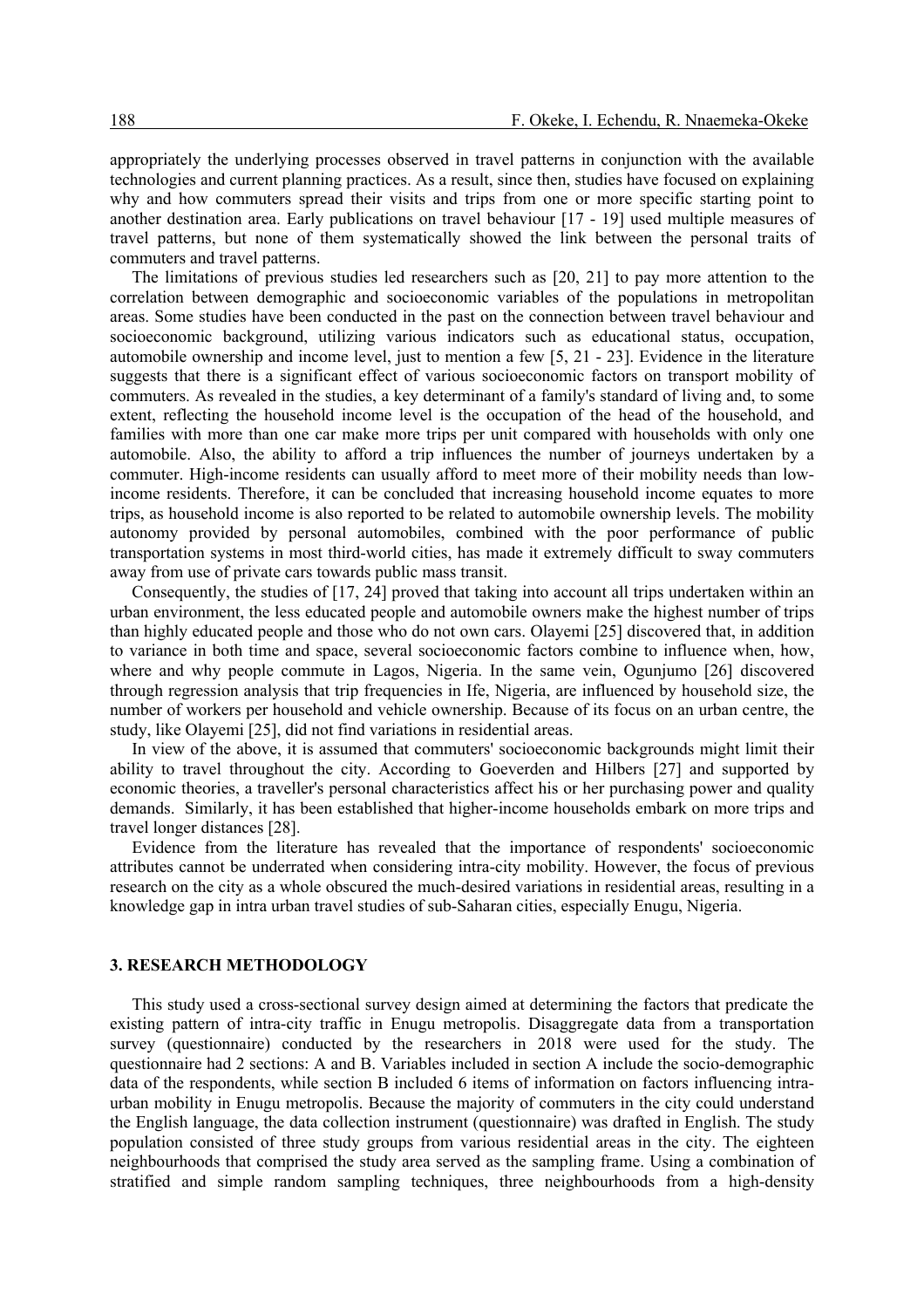residential area, two neighbourhoods from a medium-density residential area and one neighbourhood from a low-density residential area were selected. In particular, this was achieved by dividing the sample area into three distinct strata comprising residential areas from which households were randomly selected without replacement to ensure equal representation of various residential areas. The selected neighbourhoods were Trans-Ekulu (low density), New haven and Uwani (medium density) and Abakpa, Gariki and Ogbete (high density). 418,122 is the population of inhabitants in the randomly selected neighbourhoods and this was obtained from the projected last official Nigerian national population census figure of 2006 to 2018 using the Thomas Malthus exponential model [14]. This is illustrated in Table 1.

Table 1

| <b>Selected</b>       | Neighbourhood  | Population     | Population     | Projected                 |
|-----------------------|----------------|----------------|----------------|---------------------------|
| <b>Neighbourhoods</b> | <b>Density</b> | Figure of 1991 | Figure of 2006 | <b>Population of 2018</b> |
| Abakpa                | High           | 90,619         | 126,232        | 190,998                   |
| Ogbete                | High           | 25,994         | 36,209         | 54,789                    |
| Gariki                | High           | 19,662         | 27,389         | 41,442                    |
| Uwani                 | Medium         | 31,875         | 44,401         | 67,183                    |
| New haven             | Medium         | 18,753         | 26,123         | 39,526                    |
| Trans Ekulu           | low            | 11,474         | 15,983         | 24,184                    |
| Total                 |                | 198,377        | 276,337        | 418,122                   |

Population of sampled neighbourhoods

Source: National Population Commission 2006 and projected to 2018 by researchers).

The appropriate sample size for investigation was obtained using Yamane's [29] model as follows:

$$
n = \frac{N}{1 + N(e^2)}\tag{1}
$$

Furthermore, a proportionate allocation approach was utilized to determine the sample size for each neighbourhood based on the various household sizes, and 400 questionnaires were administered by hand to household members aged 18 years of age and older. The formula that was used is as follows: **Sample size of the neighbourhood** = **percentage of the neighbourhood's household population** multiplied by **the total sample size for the study**. Table 2 shows the details.

The collected data was analysed using inferential and descriptive statistics. Using the Statistical Package for Social Science (SPSS) version 23, a correlation model was used for the analysis at a 0.05 level of significance. The correlation model was used to ascertain whether there was a significant relationship between the various residential areas in Enugu metropolis and the determinants of intracity mobility in Enugu metropolis. Generally, a response rate of 95% was achieved.

Table 2

| <b>Study area</b> | 2018 Projected population | <b>Population of household</b> | $\frac{6}{6}$ | Sample size |
|-------------------|---------------------------|--------------------------------|---------------|-------------|
| Abakpa            | 190,998                   | 31,833                         | 46            | 184         |
| Ogbete            | 54,789                    | 9,132                          | 13            | 52          |
| Gariki            | 41,442                    | 6,907                          | 10            | 40          |
| Uwani             | 67,183                    | 11,197                         | 16            | 64          |
| New haven         | 39,526                    | 6,588                          | 9             | 36          |
| Trans Ekulu       | 24,184                    | 4,031                          | 6             | 24          |
| <b>Total</b>      | 418,122                   | 69,687                         | 100           | 400         |

Sample size and study areas

Source**:** Researcher's Survey, 2018.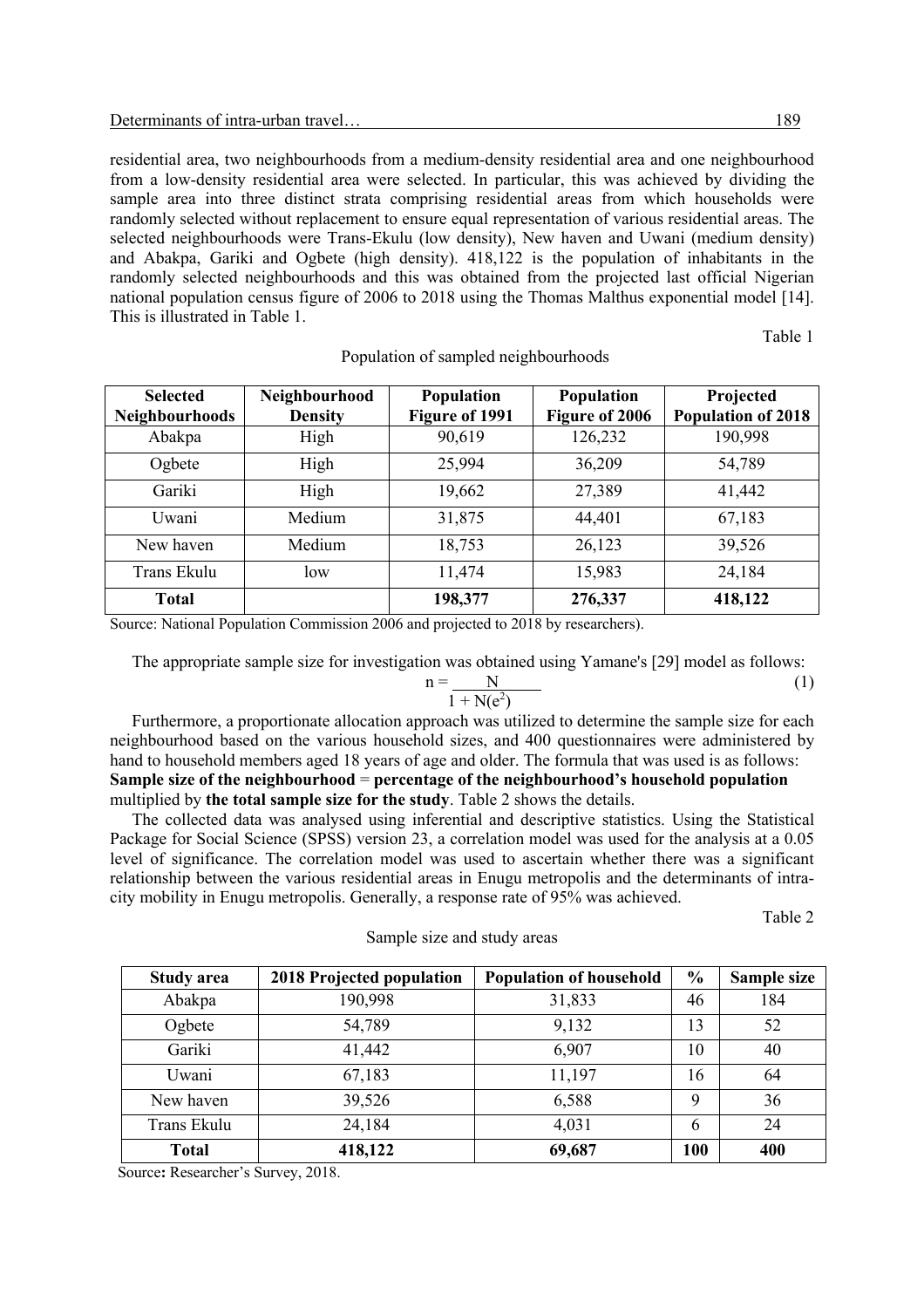# **4. RESULTS**

#### **4.1. Respondents Socio-economic attributes**

In the survey research, age, marital status, educational levels, occupation and income levels influence the perceptions of individuals on issues of life. Consequently, the personal characteristics of the respondents in this study were examined and are shown in Table 3.

Table 3

| <b>Characteristics</b>                        | <b>Frequency</b>    | Percent $(\% )$ |
|-----------------------------------------------|---------------------|-----------------|
| Gender                                        |                     |                 |
| Female                                        | 185                 | 48.7            |
| Male                                          | 195                 | 51.3            |
|                                               |                     |                 |
| <b>Age Range (years)</b>                      |                     |                 |
| 20 years and below                            | 54                  | 14.2            |
| $21 - 40$ years                               | 227                 | 59.6            |
| $31 - 60$ years                               | 97                  | 25.5            |
| $> 60$ years                                  | $\overline{2}$      | 0.5             |
| Mean $\pm$ SD (years)                         | $33.4 \pm 8.6$      |                 |
| <b>Marital Status</b>                         |                     |                 |
| Single                                        | 199                 | 52.4            |
| Married                                       | 163                 | 42.9            |
| Widowed/Divorced/separated                    | 18                  | 4.7             |
|                                               |                     |                 |
| Occupation                                    |                     |                 |
| Business individuals/ Self-employed/ Trader   | 100                 | 26.3            |
| <b>Students</b>                               | 96                  | 25.3            |
| Civil servant                                 | 86                  | 22.6            |
| Private sector employed                       | 63                  | 16.6            |
| Unemployed                                    | 35                  | 9.2             |
|                                               |                     |                 |
| Monthly earnings (N)                          |                     |                 |
| <b>Below N</b> 10,000                         | 24                  | 6.3             |
| N 10,001 - N 20,000                           | 68                  | 17.9            |
| N 20,001 - N 30,000                           | 91                  | 23.9            |
| $\overline{N}$ 30,001 - $\overline{N}$ 40,000 | 63                  | 16.6            |
| $\cancel{H}$ 40,001 - $\cancel{H}$ 50,000     | 39                  | 10.3            |
| Above N50,000                                 | 95                  | 25.0            |
| Mean $\pm$ SD (income)                        | $32,224 \pm 13,940$ |                 |

Respondents' Socio-demographic characteristics ( $n = 380$ )

The respondents' socio-demographic characteristics are shown in Table 3 above. Males made up more than half of the population (51.3 percent), with a mean age of 33.4 ( $\pm$ 8.6) years. More than half (59.6 percent) were between the ages of 21 and 40 years, with 52.4 percent being single. Furthermore, their main occupations (26.3 percent) and (22.6 percent) were business and civil services, respectively, and the average monthly earning of the respondents was  $32,224 \ (\pm 13,940)$  Naira.

#### **4.2. Determinants of Intra-city mobility across various residential areas in Enugu Metropolis**

This section presents data on the commuters' perceptions of the determinants of intra-city mobility across residential areas in Enugu metropolis.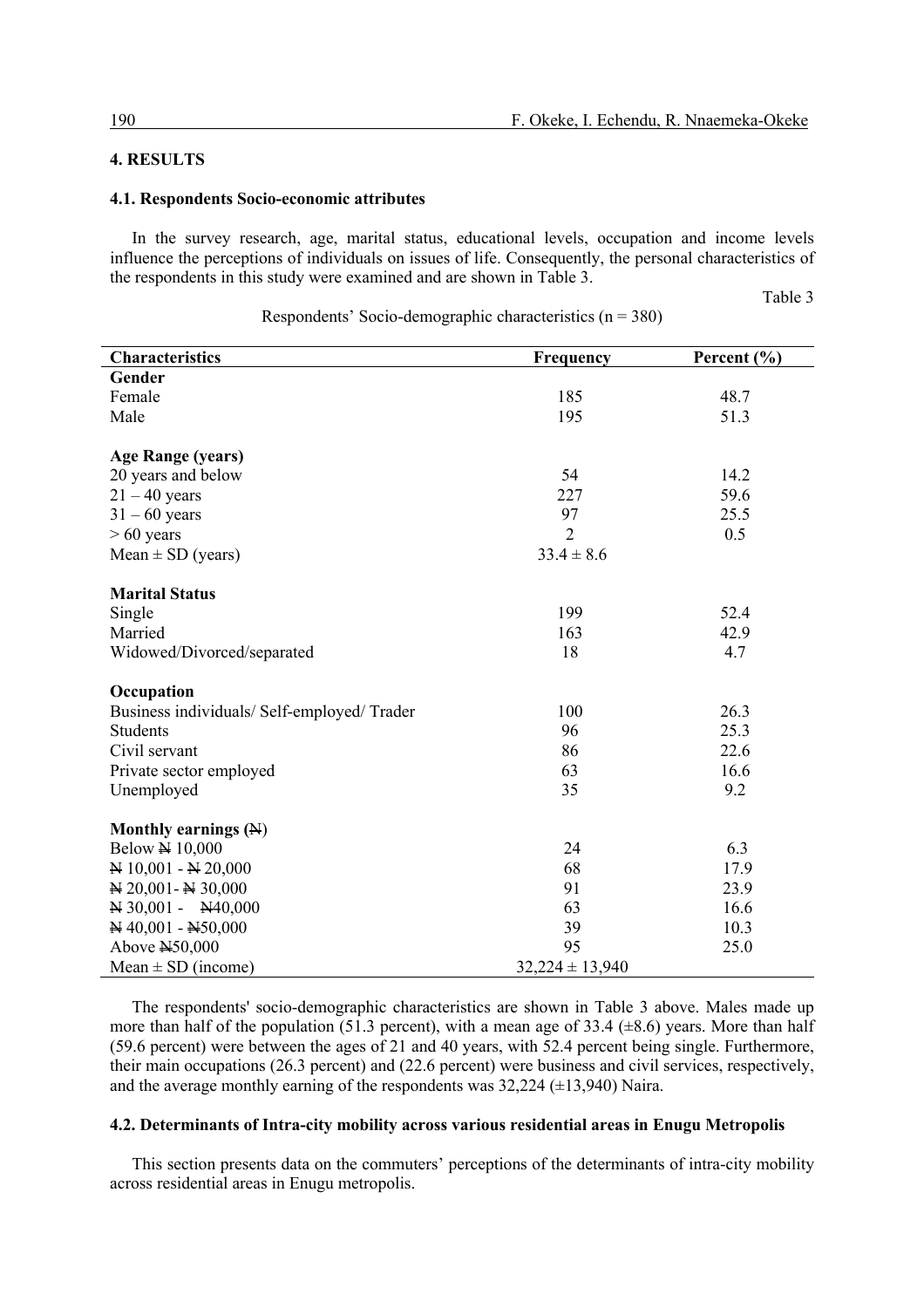| <b>Options</b>    | <b>Neighborhoods</b> |        |        |           |       |            |              | $\frac{0}{0}$ |
|-------------------|----------------------|--------|--------|-----------|-------|------------|--------------|---------------|
|                   | Abakpa               | Gariki | Ogbete | New Haven | Uwani | Transekulu | <b>Total</b> |               |
| Strongly agree    | 56                   | 15     | ،4     |           | 22    |            | 116          | 30.5          |
| Agree             | 61                   |        | 16     |           | 20    | 10         | 130          | 34.2          |
| Indifferent       | 10                   |        | 10     |           |       |            | 30           | 7.9           |
| Disagree          | 16                   |        |        |           |       |            | 43           | 11.3          |
| Strongly disagree | 31                   |        |        |           |       |            | 61           | 16.1          |
| TOTAL             | 74                   | 38     | 50     | 34        | 60    | 24         | 380          | 100           |

Relationship between Occupation and Travel Behaviour

Source: Researcher's Survey, 2018.

Table 4 shows the relationship between commuters' occupation and their travel behaviour in Enugu metropolis. It was found that 116 respondents (representing 30.5%) strongly agreed that the occupation of a commuter influences his/her travel behaviour, 130 respondents (representing 34.2%) agreed that the occupation of a commuter influences his/her travel behaviour, 43 respondents (representing 11.3%) disagreed that the occupation of a commuter influences his/her travel behaviour and 61 respondents (representing 16.1%) strongly disagreed that the occupation of a commuter influences his/her travel behaviour. This indicated that the occupation of a person influences his or her travel behaviour.

Table 5 shows the relationship between commuters' gender and their travel behaviour. It was found that 89 respondents (representing 23.4%) strongly agreed that the gender of a commuter influences his/her travel behaviour, 134 respondents (representing 35.3%) agreed that the gender of a commuter influences his/her travel behaviour, 71 respondents (representing 18.7%) disagreed that the gender of a commuter influences his/her travel behaviour and 55 respondents (representing 14.5%) strongly disagreed that the gender of a commuter influences his/her travel behaviour. This means that the gender of a commuter influences his or her travel behaviour.

Table 5

|                   | <b>Neighborhoods</b> |        |        |           |       |            |              | $\frac{0}{0}$ |
|-------------------|----------------------|--------|--------|-----------|-------|------------|--------------|---------------|
| <b>Options</b>    | Abakpa               | Gariki | Ogbete | New Haven | Uwani | Transekulu | <b>Total</b> |               |
| Strongly agree    | 40                   |        | 16     |           | 15    |            | 89           | 23.4          |
| Agree             | 59                   | 21     | 18     | 12        | 18    |            | 134          | 35.3          |
| Indifferent       | 12                   |        |        |           |       |            | 31           | 8.2           |
| Disagree          | 36                   |        |        |           | 12    |            | 71           | 18.7          |
| Strongly disagree | 27                   |        |        | O         |       |            | 55           | 14.5          |
| <b>TOTAL</b>      | 174                  | 38     | 50     | 34        | 60    | 24         | 380          | 100           |

Relationship between gender and travel behaviour

Source: Researcher's field survey, 2018



Fig. 2. Relationship between Income Level and Travel Behaviour Source. Field Survey, 2018

Table 4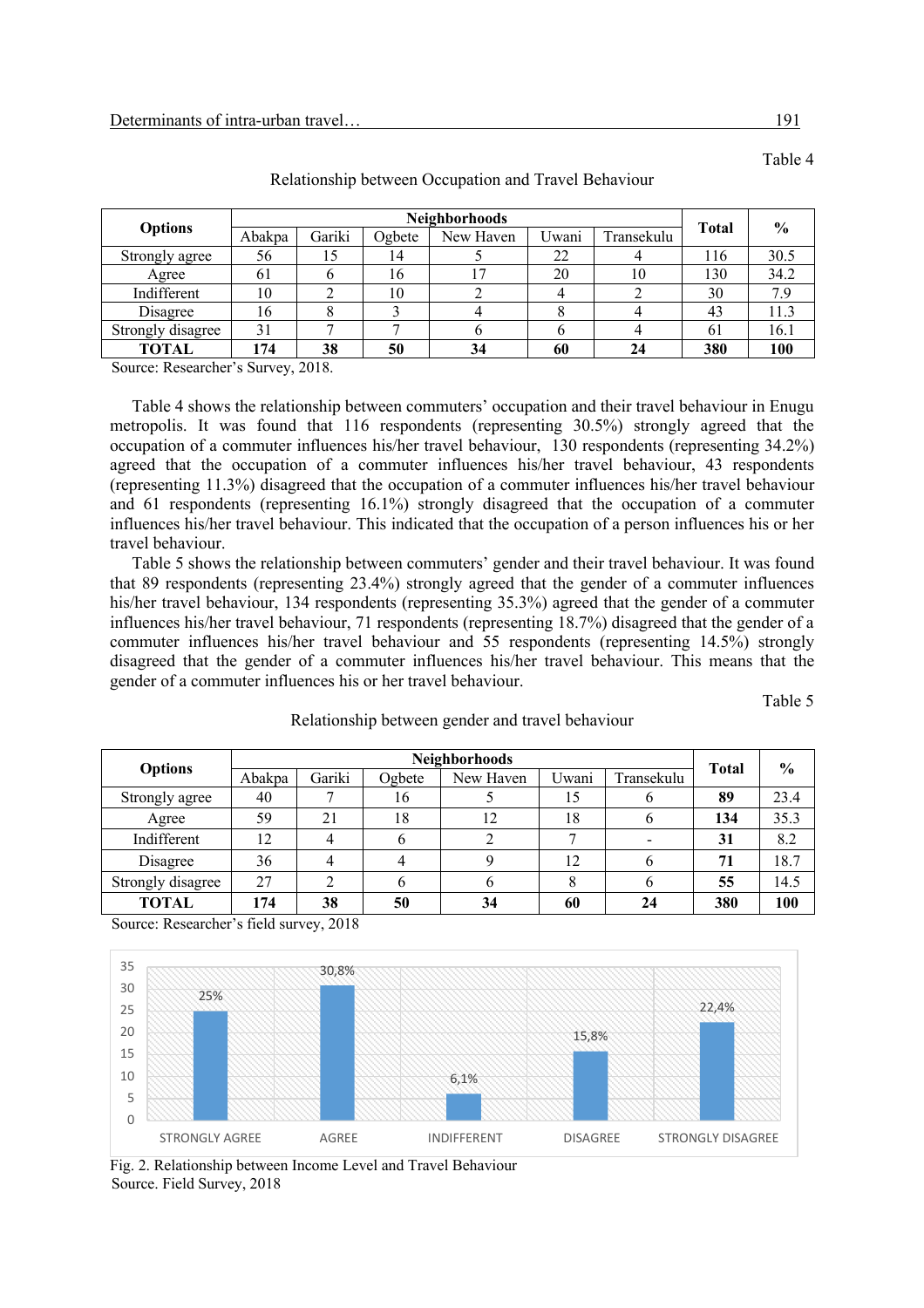Fig. 2 shows the relationship between commuters' income level and their travel behaviour. It showed that 95 respondents (representing 25%) strongly agreed that the income level of a commuter influences his/her travel behaviour, 117 respondents (representing 30.8%) agreed that the income level of a commuter influences his/her travel behaviour, 60 respondents (representing 15.8%) disagreed that the income level of a commuter influences his/her travel behaviour and 85 respondents (representing 22.4%) strongly disagreed that the income level of a commuter influences his/her travel behaviour. This means that the income level of a commuter influences his or her travel behaviour.

Table 6

| <b>Neighborhoods</b> |        |        |           |       |            |     | $\frac{6}{9}$ |
|----------------------|--------|--------|-----------|-------|------------|-----|---------------|
| Abakpa               | Gariki | Ogbete | New Haven | Uwani | Transekulu |     |               |
| 24                   |        | Ω      |           |       |            | 51  | 13.4          |
| 12                   |        | 10     | 10        |       |            | 46  | 12.1          |
| 14                   |        | l 1    |           | 10    |            | 47  | 12.4          |
| 56                   |        | 10     |           | 18    |            | 110 | 28.9          |
| 68                   | 15     | 11     |           | 19    |            | 126 | 33.2          |
| 174                  | 38     | 50     | 34        | 60    | 24         | 380 | 100           |
|                      |        |        |           |       |            |     | <b>Total</b>  |

Relationship between educational qualifications and travel behaviour

Source: Field Survey, 2018

Table 6 shows the relationship between commuters' educational qualifications and travel behaviour. It was found that 51 respondents (representing 13.4%) strongly agreed that the educational qualifications of a commuter influence his/her travel behaviour, 46 respondents (representing 12.1%) agreed that the educational qualifications of a commuter influence his/her travel behaviour, 110 respondents (representing 28.9%) disagreed that the educational qualifications of a commuter influence his/her travel behaviour and 126 respondents (representing 33.2%) strongly disagreed that the educational qualifications of a commuter influence his/her travel behaviour. This means that educational qualifications of commuters do not influence their travel behaviour.

Table 7

|                   | <b>Neighborhoods</b> |        |        |           |       |            |              | $\frac{6}{9}$ |
|-------------------|----------------------|--------|--------|-----------|-------|------------|--------------|---------------|
| <b>Options</b>    | Abakpa               | Gariki | Ogbete | New Haven | Uwani | Transekulu | <b>Total</b> |               |
| Strongly agree    | 54                   | 10     | 21     | 12        | 16    |            | 120          | 31.6          |
| Agree             | 62                   | 14     | 14     | 10        | 26    |            | 135          | 35.5          |
| Indifferent       |                      |        |        |           |       |            | 21           | 5.5           |
| Disagree          | 20                   |        |        |           |       |            | 44           | 11.6          |
| Strongly disagree | 30                   |        |        |           |       |            | 60           | 15.8          |
| TOTAL             | 174                  | 38     | 50     | 34        | 60    | 24         | 380          | 100           |

Relationship between auto-ownership and travel behaviour

Source: Field Survey, 2018

Table 7 shows the relationship between commuters' ownership of cars and their travel behaviour. It was found that 120 respondents (representing 31.6%) strongly agreed that auto-ownership influences commuters' travel behaviour, 135 respondents (representing 35.5%) agreed that auto-ownership influences commuters' travel behaviour, 44 respondents (representing 11.6%) disagreed that autoownership influences commuters' travel behaviour and 60 respondents (representing 15.8%) disagreed that auto-ownership influences commuters' travel behaviour. This means that auto-ownership influences commuters' travel behaviour in Enugu metropolis.

Table 8 shows the determinants of travel behaviour in Enugu metropolis. It was found that the respondents stated that the 'convenience of the vehicle, travel time, car availability and ownership, trip purpose, affordable price of transport, safety of passengers on board, waiting time and traffic congestion' were determinants of the travel behaviour of commuters in Enugu urban (the mean score of the aforementioned factors were greater than 2.5).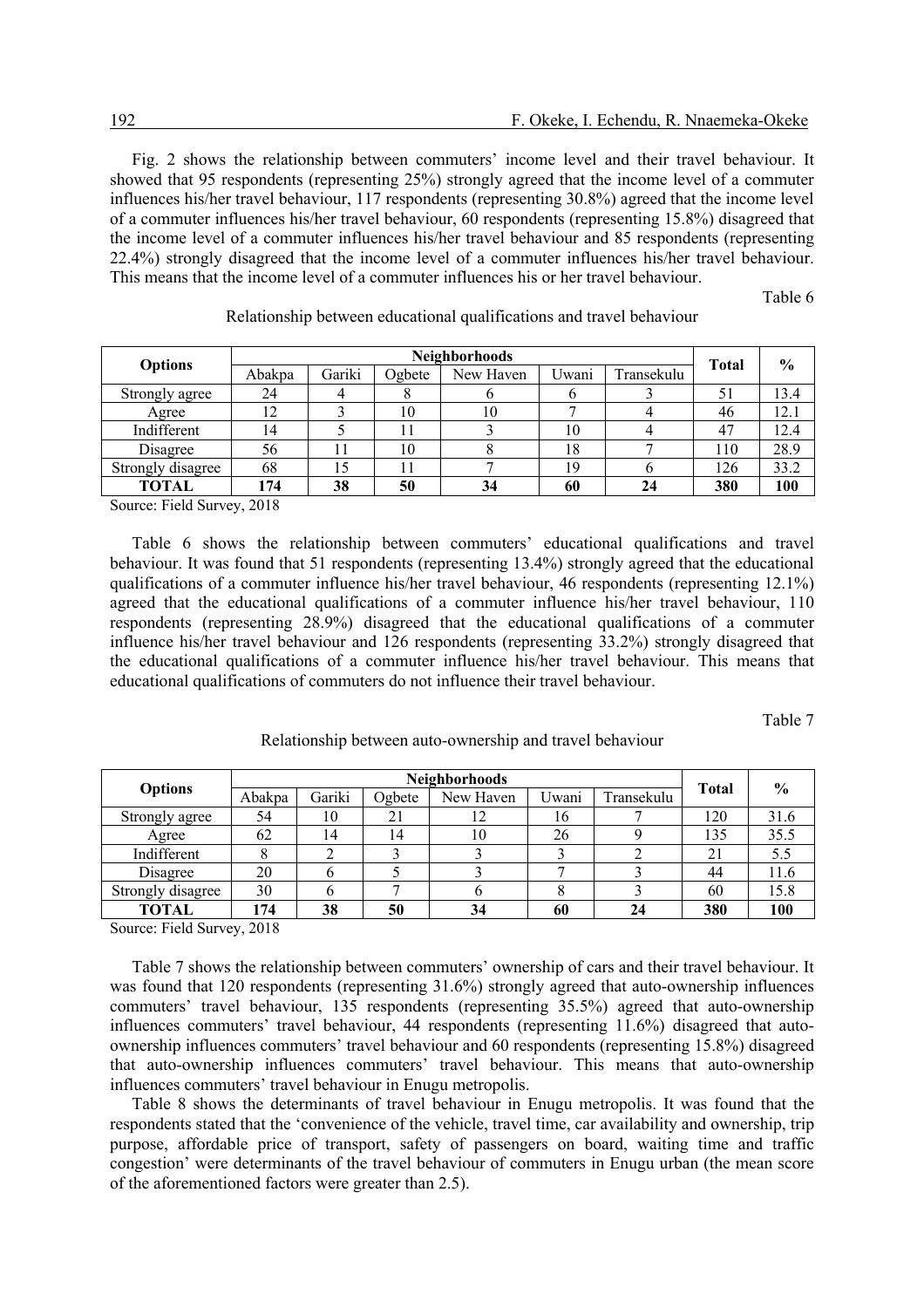| <b>Determinants</b>                             | <b>Strongly</b><br>Agree<br>(5) | Agree<br>(4) | Indifferent<br>(3) | <b>Disagree</b><br>(2) | <b>Strongly</b><br><b>Disagree</b><br>(1) | Weighted<br>mean | Perception |
|-------------------------------------------------|---------------------------------|--------------|--------------------|------------------------|-------------------------------------------|------------------|------------|
| Vehicle<br>Convinence                           | 120                             | 135          | 21                 | 44                     | 60                                        | 3.6              | Agreed     |
| Travel time                                     | 116                             | 130          | 30                 | 43                     | 61                                        | 3.5              | Agreed     |
| Car availability<br>and ownership               | 89                              | 134          | 31                 | 71                     | 55                                        | 3.3              | Agreed     |
| Purpose of the<br>trip                          | 95                              | 117          | 23                 | 60                     | 85                                        | 3.2              | Agreed     |
| Time of the day<br>when the<br>journey is taken | 45                              | 39           | 26                 | 170                    | 100                                       | 2.4              | Disagreed  |
| Reliability and<br>regularity                   | 30                              | 51           | 10                 | 175                    | 114                                       | 2.2              | Disagreed  |
| Affordable price<br>of transport                | 109                             | 169          | 25                 | 40                     | 37                                        | 3.7              | Agreed     |
| Safety of the<br>passengers on<br>board         | 87                              | 160          | 21                 | 72                     | 40                                        | 3.5              | Agreed     |
| Waiting time                                    | 159                             | 124          | 16                 | 30                     | 51                                        | 3.8              | Agreed     |
| Household<br>structure                          | 51                              | 46           | 47                 | 110                    | 126                                       | 2.4              | Disagreed  |
| Residential<br>density                          | 16                              | 34           | 16                 | 127                    | 187                                       | 1.9              | Disagreed  |
| Traffic<br>congestion                           | 98                              | 170          | 25                 | 35                     | 52                                        | 3.6              | Agreed     |

Determinants of travel behaviour of respondents

Source: Field Survey, 2018

It was also found that 'time of the day when the journey is taken, reliability and regularity, household structure and residential density' were not determinants of the travel behaviour of commuters in Enugu urban (the mean score of the aforementioned factors was less than 2.5).

# **4.3. Test of Hypothesis**

**H0**: There is no statistically significant relationship between the various residential areas in the city of Enugu and the determinants of intra-city mobility in the metropolis.

**T0**: To test the hypothesis, the responses to questions on the areas of residence of respondents as well as their perception of the factors influencing intra-city mobility were used. The results are presented in Table 9.

The result of the Pearson Product–Moment Correlation test showed that there was a statistically significant relationship between the various residential areas in Enugu metropolis and the residents' perceptions of the factors influencing intra-city mobility (i.e.  $p < 0.05$  at a 0.05 significance level). This shows that the relationship between the residential density and the perception of factors influencing intra-city mobility was fairly strong  $(R = .488)$ . This also indicates that the relationship between the respondents' area of residence and their perceptions was negative.

However, the transport determinants in table 9 represent an aggregated indicator of all variables that were used to measure the influence of travel behaviour.

Table 8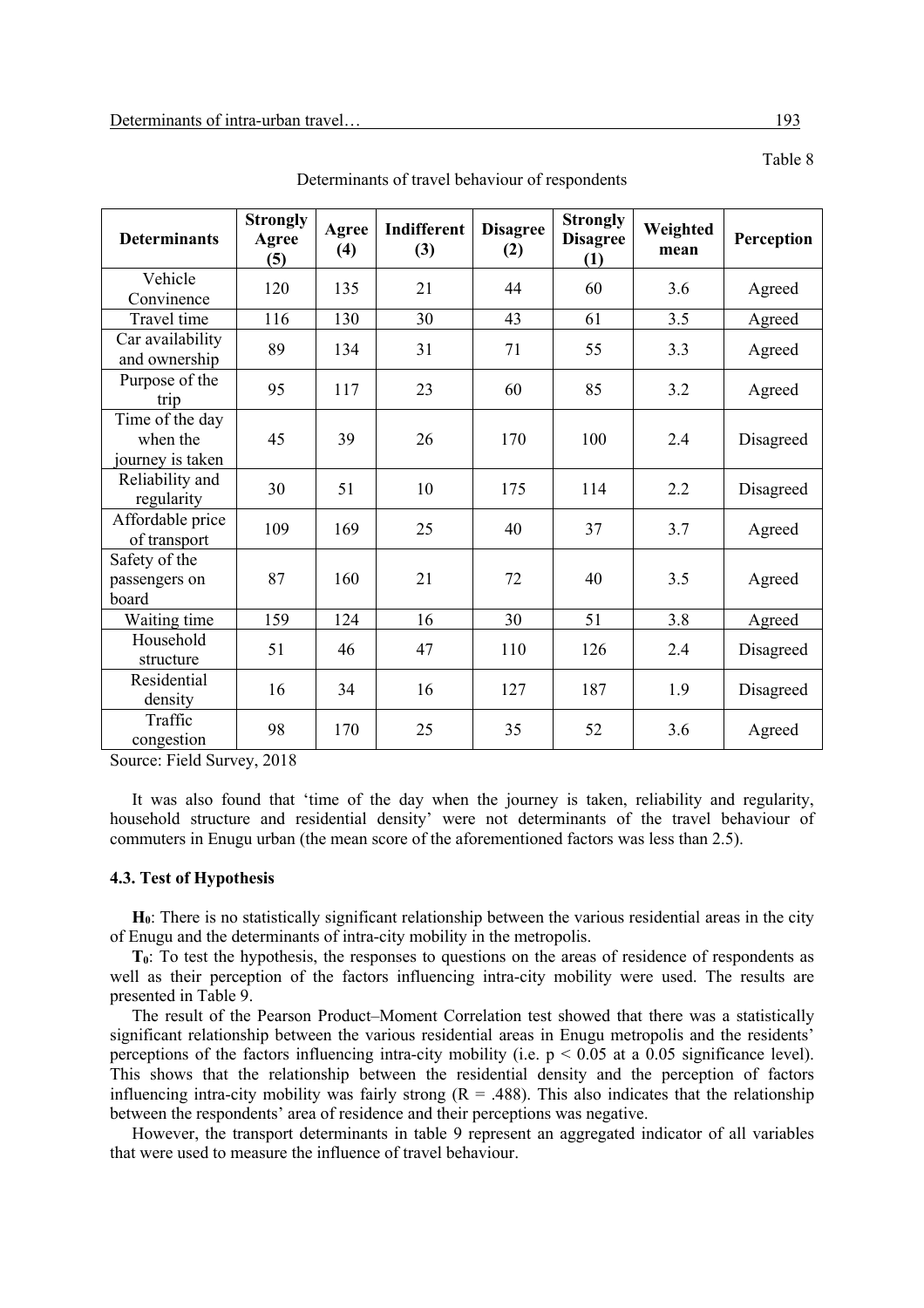In addition, the coefficient of determination (R2), which explains the variance between residential areas in Enugu metropolis and residents' perception of the factors influencing intra-city mobility, indicates 0.24% percent shared variance. This implies that the proportion of variation of the residents' perception of factors influencing intra-city mobility in Enugu metropolis that can be attributed to residential areas is 24% which is little, but a significant amount of the variance explained.

### **5. DISCUSSION**

This study revealed that the socio-economic determinants of the travel behaviour of commuters in Enugu urban are the occupation of the commuter, the gender of the commuter, the income level of the commuter and ownership of a vehicle. However, the study found that the educational qualifications of commuters did not influence their travel behaviour in Enugu urban. The occupation of commuter influences travel behaviour because commuters who work in private or public organizations have to make work-related trips outside their homes. These findings are also consistent with the results of authors like [30 - 33].

Table 9

|                     |                     | <b>LOCATION</b> | <b>TRANSPORT</b><br><b>DETERMINANTS</b> |
|---------------------|---------------------|-----------------|-----------------------------------------|
| <b>LOCATION</b>     | Pearson Correlation |                 | $-.488**$                               |
|                     | Sig. (2-tailed)     |                 | .006                                    |
|                     | N                   | 380             | 380                                     |
| <b>TRANSPORT</b>    | Pearson Correlation | $-.488**$       |                                         |
| <b>DETERMINANTS</b> | Sig. (2-tailed)     | .006            |                                         |
|                     |                     | 380             | 380                                     |

#### Correlation Test

\*\* Correlation is significant at the 0.05 level (1-tailed).

Source: Researcher's SPSS Analysis, 2018.

In the same way, ownership of vehicles as well as the income level of the commuter influence the tendency of the commuter to make trips as well as the modes of transport that the commuter chooses. People with higher incomes are usually dependent on cars, while those with relatively low incomes have to use public transport, although the demand for this service particularly during peak hours is beyond its capacity and the quality of service is poorer. This corroborates the studies of Ojekunle et al [6] in Kaduna State Nigeria, which showed that the income of commuters is a major factor that influences the level of bus usage. Furthermore, men are known to make long-distance trips, while women are known to make short-distance trips, and this agrees with the study of Oyesiku and Odufuwa [34]. In contrast, most countries in East Africa and the United Arab Emirates have restrictions on intra-urban trips for females due to cultural and religious beliefs [35]. These findings were also reported in the study of Zhou [36], who revealed that socio-economic transition and diversity of social groups have a significant influence on the distribution of travel modes. In other words, modes of public transport were favoured by low- and middle-income groups, while private automobiles were favoured by people with high incomes and educational levels. This finding therefore suggests that transportation experts in Enugu metropolis need to understand the link between residents' choice of mode of transport and socio-economic characteristics when proposing transportation schemes. This assumption is consistent with the submission of Ghanaian scholar Paul [37].

The study also revealed that apart from the socio-economic determinants that influence the travel behaviour of commuters, vehicle convenience, the travel time, car availability and ownership, purpose of the trips, affordable price of transport, safety of passengers onboard, waiting time and traffic congestion were other determinants of travel behaviour of commuters in Enugu urban. 'vehicle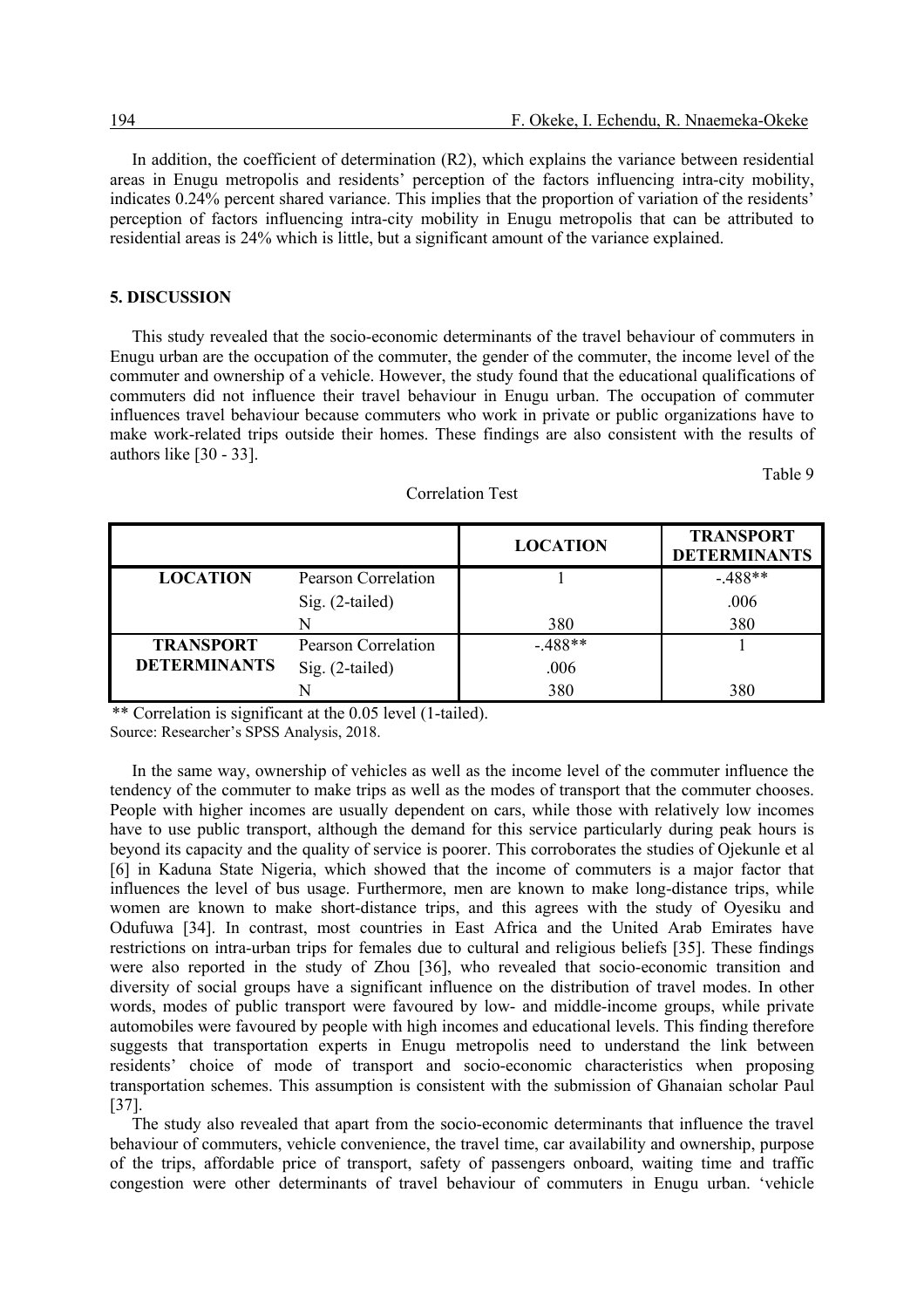convenience', 'safety of passengers on board' and 'travel time' as determinants of the travel behaviour of commuters could be attributed to the fact that commuters in Enugu urban prefer to travel in vehicles that have better designs that provide convenience and safety for commuters as well as provide shorter travel time. This finding can be supported by the fact that the most preferable modes of vehicles for intra-city mobility in Enugu urban are mini-buses, tricycles and cars [16]. This view is corroborated by Moeinaddini et al [38], who believed that urban public transport usage is determined by convenience, safety and security. It can therefore be deduced that the preference for car usage in Enugu metropolis is not only associated with commuters' utilitarian perception of the mode of transport (ability to travel quickly, efficiently and safely) but also their psychosocial perception of the mode of transport (autonomy, prestige, identity and self-esteem). This finding is consistent with that of Manssour, et al. [39]

In addition, car availability and ownership influence the travel behaviour of commuters in Enugu urban. This can be explained by the fact that commuters in Enugu urban who have access to private cars are likely to make more trips unlike those who have to rely on public transport. Moreover, during peak hours in Enugu urban, commuters prefer to use private vehicles rather than public transport, mainly because of the challenge associated with traffic congestion and waiting time. This might explain the increasing dependence on automobiles in Enugu metropolis as well as the attendant consequences such as congestion, reduced accessibility to and through commercial centres, parking problems, increased spending on automobile-friendly infrastructure and urban sprawl as revealed by [40,41]. The above results are in line with Adeel's [42] report, which revealed that most of Pakistan's city mobility demand is met by privately owned minivans and buses, which users generally dislike due to their poor service and lack of coverage within the city. In view of this situation, personal mobilitybased automobiles offer an ideal option for urban commuters [43].

Furthermore, 'trip purpose' and 'affordable transport price' are also determinants of intra-city mobility in Enugu urban. 'Trip purpose' as a determinant can be explained by the fact that the reason or purpose for which a commuter makes a trip determines the travel mode that the commuter chooses as well as the travel behaviour of the commuter. For example, in Enugu urban, people who make work trips, school trips and commercial trips travel more frequently than those who make social, religious or recreational trips. In the same way, affordable transport prices during intra-city trips in Enugu urban are one of the reasons most commuters use public transport. These findings are supported by the findings of the study of Goeverden & Hilders [27], who noted that personal characteristics of the traveller result in restrictions on their relative mobility within the city. This is also consistent with the findings of [4, 28], who revealed that higher-income households undertake more trips and travel longer distances.

#### **6. CONCLUSIONS AND RECOMMENDATION**

In line with the aim of this research, which is to investigate the factors influencing intra-city mobility in Enugu metropolis, three key issues have been identified:

- There is evidence of commuters perceived association between socioeconomic and transportation variables and travel behaviour in Enugu city. These socio-economic determinants include the occupation of the commuter, the gender of the commuter, the income level of the commuter and ownership of a vehicle.
- The study also revealed that apart from the socio-economic determinants that show a close association with the travel behaviour of commuters, vehicle convenience, travel time, car availability and ownership, the purpose of trips, affordable price of transport, safety of passengers onboard, waiting time and traffic congestion were other determinants that affected travel behaviour of commuters in Enugu urban.
- There was a statistically significant relationship between the various residential areas in Enugu metropolis and the residents' perception of the factors influencing intra-city mobility (i.e.  $R =$ .488 and  $P = 0.006$  at 0.05 significance level).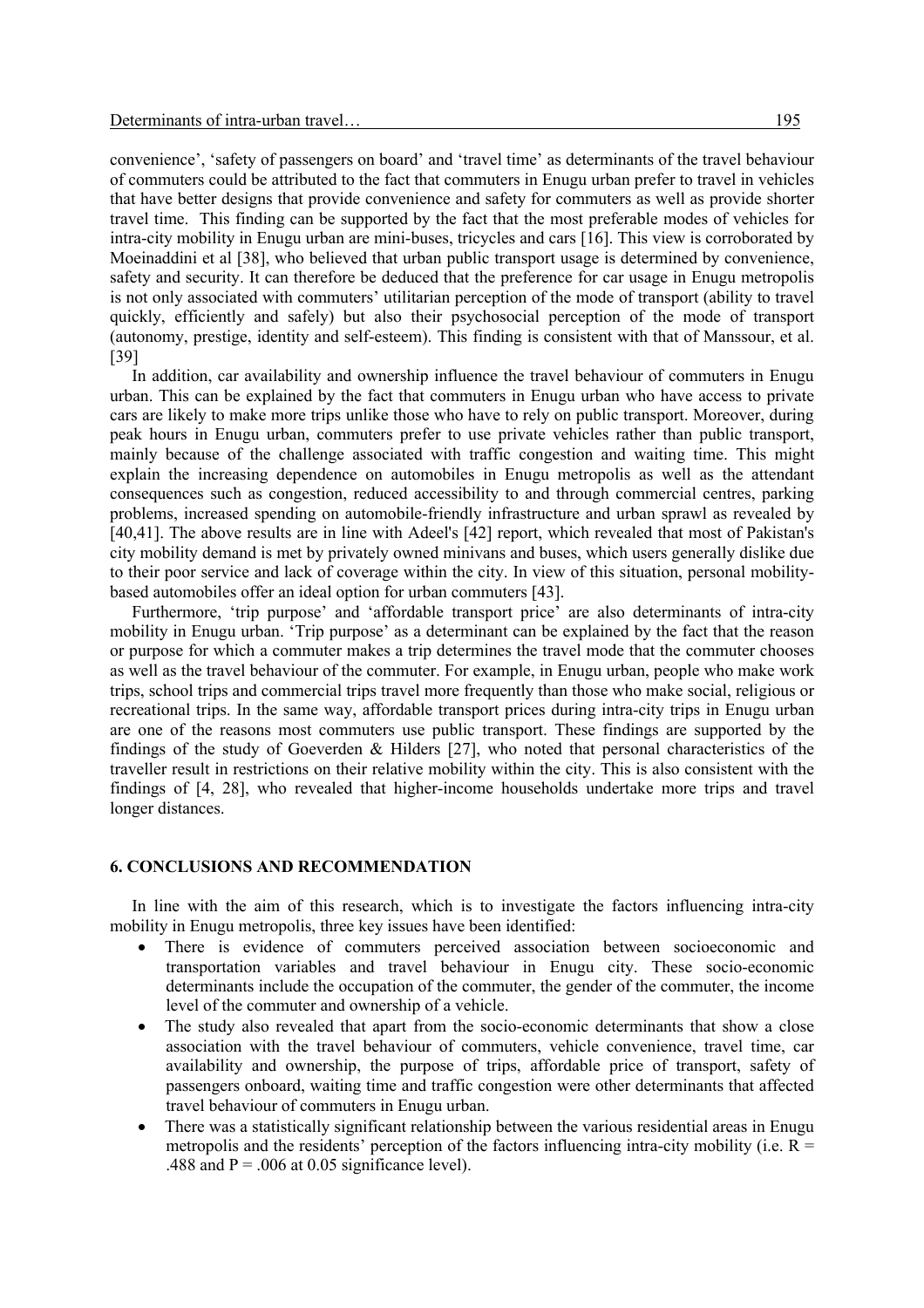These findings indicate that transportation experts in Enugu metropolis need to understand the link between residents' choice of mode of transport and socio-economic characteristics when proposing transportation schemes. Consequently, the following recommendations are proposed:

- An intensive road expansion and improvement programme should be pursued by the state government in Enugu urban. This is attributable to the fact that a community without roads does not have a way out.
- In the planning of new suburbs, transport policies that promote decentralization of activity and residential areas with dense urban communities should be implemented.
- Other modes of non-motorized transport should be reintroduced to address the determinants of intra-city mobility such as travel time, affordable price of transport, traffic congestion, etc.
- Improved standardized ergonomic design of most intra-city buses, i.e., seat sizes, height, and aisle spacing, to decrease travel stress and address determinants of travel behaviour of vehicle convenience and passenger safety.

This study shows that there is evidence that passengers perceive linkages between socioeconomic and transportation characteristics and intra-city mobility travel patterns in Enugu metropolis, and recommendations have been proposed. However, the limitation of this current research is that it measured subjective attributes and opinions. It is therefore suggested that further detailed study with a complex research design on the determinants of intra-urban mobility in other Nigerian cities be carried out.

### **References**

- 1. Banister, D. *Transport planning*. United Kingdom: Taylor and Francis. 2002.
- 2. Snellen, D. & Arentze, T. & Borgers, A. & Timmermans, H. Spatial Variability in Response Rates and Data Quality of a Designated Day-Leave Behind-Full Activity Dairy. In: *TRB Annual Meeting*. Washington, D.C., January, 2001.
- 3. Ashford, N. & Bell, W.G. Transport for the elderly and the handicapped an overview from the late 70s. *Transportation Planning and Technology*. 2010. Vol. 5(2). P. 71-78.
- 4. Okeke, F.O. & Gyoh, L. & Echendu, F.I. Impact of land use morphology on urban transportation. *Civil engineering journal*. 2021. Vol. 7(10). P. 1753-1773. DOI: http://dx.doi.org/10.28991/cej-2021-03091758.
- 5. Bruton, M. J. *Introduction to Transportation Planning*. London: Hutchinson. 1975.
- 6. Ojekunle, J.A. & Akinola, J.O. & Owoeye, A.S. The influence of commuter's socio-economic characteristics on bus service affordability and usage in Kaduna metropolis, Nigeria. *International Journal of Engineering Technologies and Management Research*. 2018. Vol. 5(4). P. 123-137. DOI: 10.5281/zenodo.1250532.
- 7. World Bank reducing cost, raising standards, urban transport series, Armstrong-Wright, and Sebastian Bus Services. 1987.
- 8. Okeke, F.O. & Sam-Amobi, C. & Okeke, F.I. Role of local town planning authorities in building collapse in Nigeria: evidence from Enugu metropolis. *Heliyon*. 2019. Vol. 6(7). P. 1-13. DOI: https://doi.org/10.1016/j.heliyon.2020.e04361.
- 9. Nwalusi, D.M. & Obi, N.I. & Chendo, I.G & Okeke, F.O. Climate responsive design strategies for contemporary low-rise residential buildings in tropical environment of Enugu, Nigeria*. Paper presented at the 3rd International Conference on Energy and Sustainable Environment*. Ota Nigeria. October, 2021. P. 61-71/
- 10. Okeke, F.O. & Eziyi, I.O. & Udeh, C.A. & Ezema, E.C. City as Habitat: Assembling the fragile city. *Civil engineering Journal.* 2020. Vol. 6(6). P. 1143-1154. DOI: http://dx.doi.org/10.28991/ cej-2020-03091536.
- 11. Kumar, A. Understanding the emerging role of motorcycles in African cities: a political economy perspective. *SSATP Discussion paper.* 2011. Vol. 13. P. 1-24.
- 12. Schintler, L.A. *Women and Travel*. New York: Pergamon-elsevier science ltd. 2001. P. 351-358.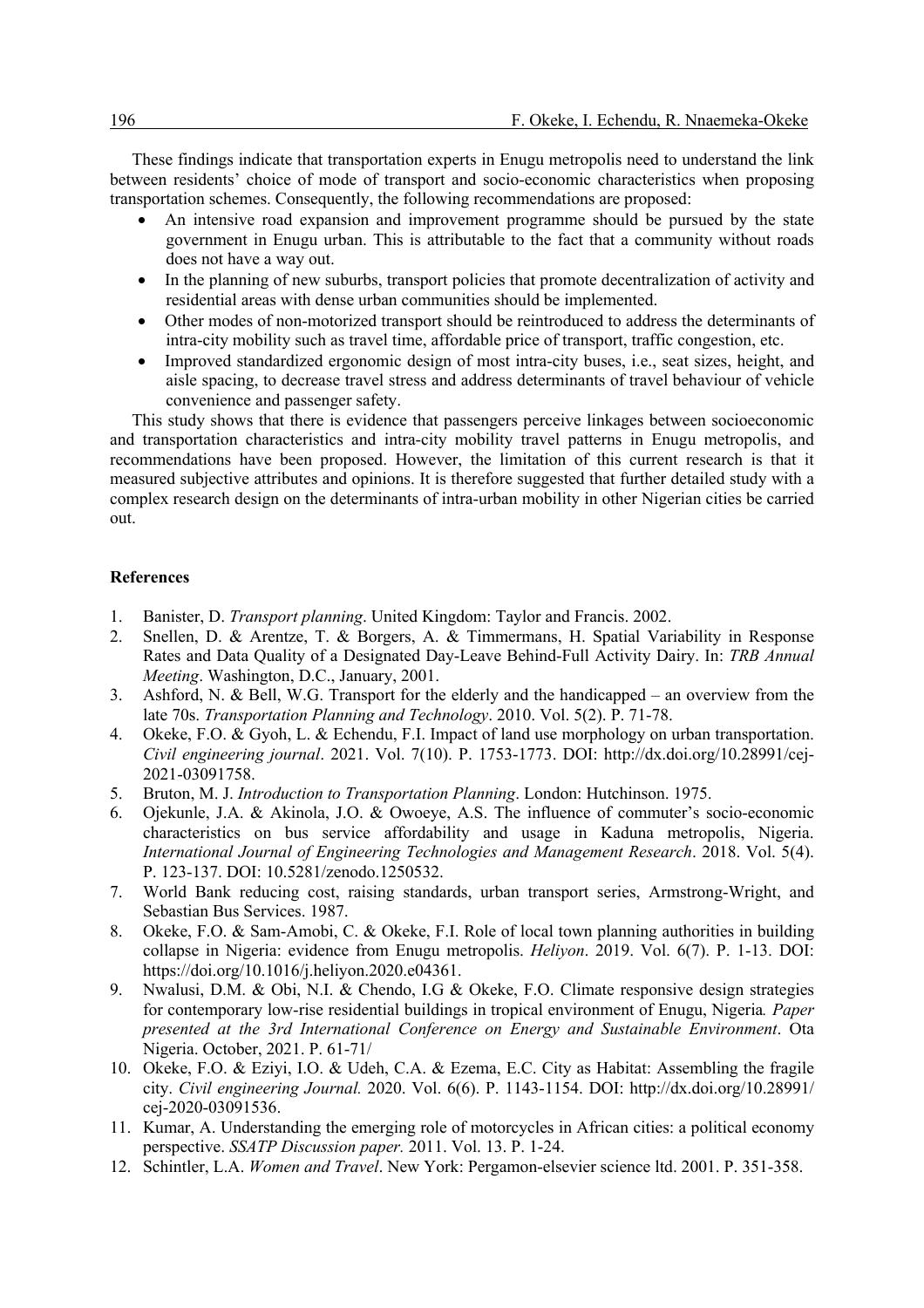- 13. Okeke, F.O. & Okeke, F.I. & Sam-Amobi, C. Building collapse in Nigeria and development control, the missing link in: Laryea, S. & Essah, E. (Eds.) *Procs West Africa Built Environment Research (WABER) Conference*, 5-7 August 2019. Accra, Ghana. P. 242-256 DOI: https://doi.org/10.33796/waberconference2019.17.
- 14. *Nigeria Population Census. Census Figures.* Abuja: National Population Commission. 2006.
- 15. Okeke, F.O. & Uzuegbunam, F.O. & Nnaemeka-Okeke, R.C. & Ezema, E.C. People, people, everywhere; The architectural design response for Enugu city, Nigeria. In: *International Conference on Infrastructure Development and Investment Strategies for Africa (DII).* 6th - 7th October 2021. Livingstone, Zambia. P. 31.
- 16. Echendu, I.F. & Okeke, F.O. & Nnaemeka-Okeke, R.C. An investigation of challenges in the existing pattern of intra-city traffic in Enugu metropolis. *Tema. Journal of Land Use, Mobility and Environment.* 2020. Vol. 13(2). P. 191-208. DOI: http://dx.doi.org/10.6092/1970-9870/6097.
- 17. Kansky, K.J. Travel Patterns of Urban Residents. *Transport. Sci*. 1967. Vol. 1. P. 261-285.
- 18. Harton, F. & Hultquists, J. Urban households travel patterns: definitions and relationship characteristics*. East Lakes Geogr*. 1971. Vol. 7. P. 27-48.
- 19. Oppehoum, N.A. A Typological approach to individual travel behaviour prediction. *Environment Plan*. 1975. Vol. 7. P. 141-152.
- 20. Hanson, S. & Hanson, P. Gender and urban activity pattern in Upsla, Sweden. *Geogr. Rev*. 2001. Vol. 70. P. 291-299.
- 21. Oyesiku, O.O. Inter-urban travel patterns in Nigeria. A case study of Ogun State*. Ph.D. Thesis*. University of Benin, Nigeria. 1990.
- 22. Ayeni, M.A.O. Predictive Modelling of Urban Spatial structure: the example of Jos. Benue-Plateau state. *Ph. D Thesis.* University of Ibadan. 1979.
- 23. Kuppan, A.R. & Pendyala, R.M. An exploratory analysis of commuters' activity and travel patterns. *Proceeding of the 79th Conference of Transportation Research Board*. Washington, DC. 2000.
- 24. Doubleday, C. Some studies of the temporal stability of person trip generation models. *Transport. Research*. 1977. Vol. 11. P. 225-263.
- 25. Olayemi, D.A. Intra-city person travel in Metropolitan Lagos: Study of commuting in a fastgrowing capital of a developing country. *Geoforum.* 1977. Vol. 8. P. 19-27.
- 26. Ogunjumo, A. The pattern of trip generation at Ile Ife. *Journal of Nigeria Institute Town Planners*. 1986. Vol. 6(7). P. 99-144.
- 27. Goeverden, V.D. & Hillbers, H.D. A Pattern-card of travel demand. *Proceeding of the 9th World Conference on Transport Research*. COEX, Seoul, Korea. 2001. July 22-27.
- 28. Ayeni, B. The development of an urban land use transport model for Lagos. *Nigeria Geographical Journal.* 1983. Vol. 26 (1/2). P. 59-79.
- 29. Yamane, T. *Statistics: An Introductory Analysis*. New York: Harper & Row. 1967.
- 30. Alexander, R. & Christian, H. Mode use in long-distance travel. *Journal of Transport and Land Use*. 2015. Vol. 8(2). P. 87-105.
- 31. Miletic, G.M. & Gasparovic, S. & Caric, T. Analysis of socio-spatial differentiation in transport mode choice preferences. *Promet - Traffic and Transportation.* 2017. Vol. 29(2). P. 233-242.
- 32. Santos, G. & Maoh, H. & Potoglou, D. & Thomas, V.B. Factors influencing modal split of commuting journeys in medium-size European cities. *Journal of Transport Geography.* 2013. Vol. 30(1). P.127-137.
- 33. Tyrinopoulos, Y. & Antoniou, C. Factors affecting modal choice in urban mobility. *European Transport Research Review.* 2013. Vol. 5(1). P. 27-39.
- 34. Oyesiku, O.O. & Odufuwa, B.O. Gender perspectives in travel behaviour of motorcycle passengers in Nigerian intermediate cities. *Netherlands: CODATU X Conference on Urban Mobilty for All.* Zeitlinger. 2002.
- 35. Tesoriere, G. & Errigo, M.F. Urban travel behavior determinants in Saudi Arabia. *Tema Journal of Land Use, Mobility and Environment*. 2018. Special Issue 1. P. 31-46. DOI: http://dx.doi.org/10.6092/1970-9870/5449.